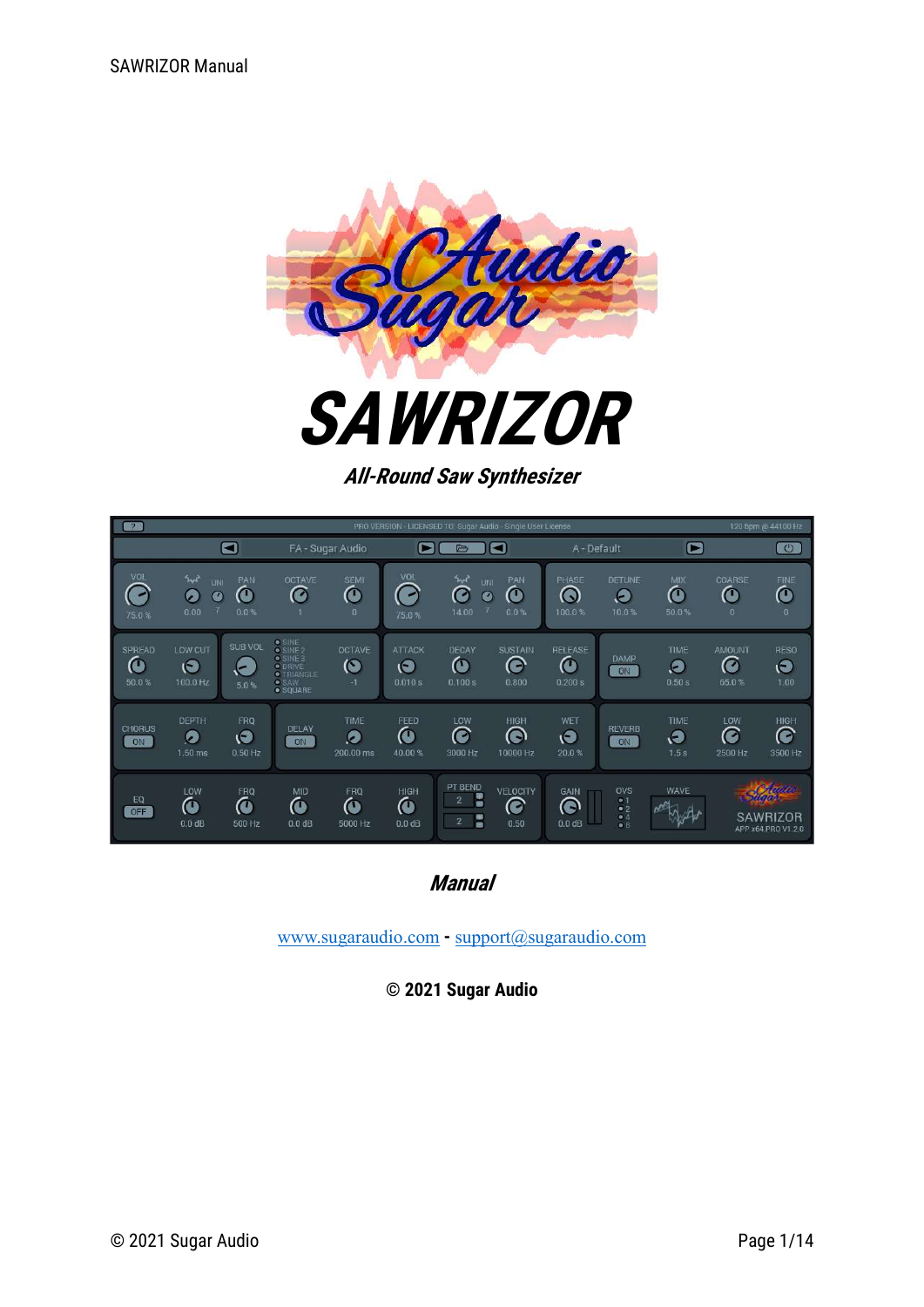# **Contents**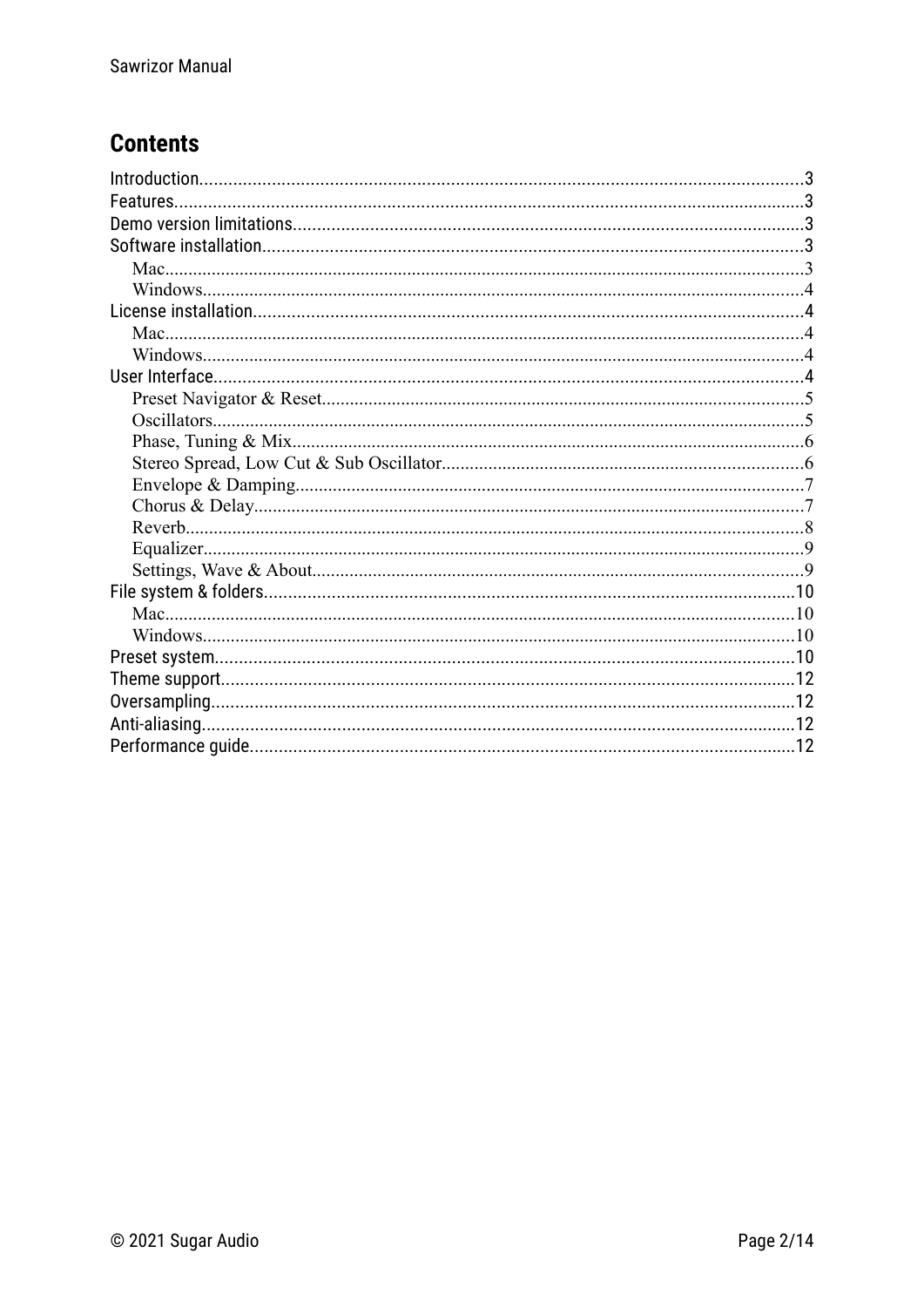# Introduction

Sawrizor is an all-round saw synthesizer, that combines two saw oscillators by mixing different generators for each oscillator, resulting in a matrix of recorded and hand made audio material of the last decades and unique new saw combinations. Both units have voice unison features with detune, mix and other sound fattening abilities.

The sub oscillator adds punch and more character to the sound. Chorus, delay and reverb effects enrich the sound with depth.

Sawrizor is aliasing free where necessary and allows up to 8x oversampling for high SNRs. Analogue sounding resonance/damp filters and an EQ complete the clearness of the digital synthesizer.

### Features

- Double aliasing free wavetable synthesizer with unison and sub oscillator
- Resonance damping filter
- FX section with chorus, delay, reverb and equalizer
- Freely resizable GUI from very small up to Ultra-HD & 5K Retina
- Auto off feature
- Preset manager
- No dongle required (except AAX)
- Supports x64 Windows 10 11 VST® 2/3, AAX (ProTools Native)
- Supports x64 macOS 10.11 12 VST® 2/3, AU, AAX (ProTools Native)
- Supports 16-32 bits sample resolution @ 44.1–96 kHz sample rate
- System requirements: Minimal 2 GB RAM & C2D 2.66 Ghz, 4 GB RAM & i5 and better recommended for polyphonic and more complex settings

### Demo version limitations

The demo version is time limited to 10 min usage per session, introduces a 2 second audio gap every 30 seconds and is limited to 1 instance per session.

### Software installation

### Mac

Mount the .dmg, CTRL/right click  $\rightarrow$  Open the package file and follow the steps.

### Windows

Run the installer and follow the steps. Your DAW host software should find the plugin automatically or let the host rescan your plugins. Or install the files from the zip archive to your system manually.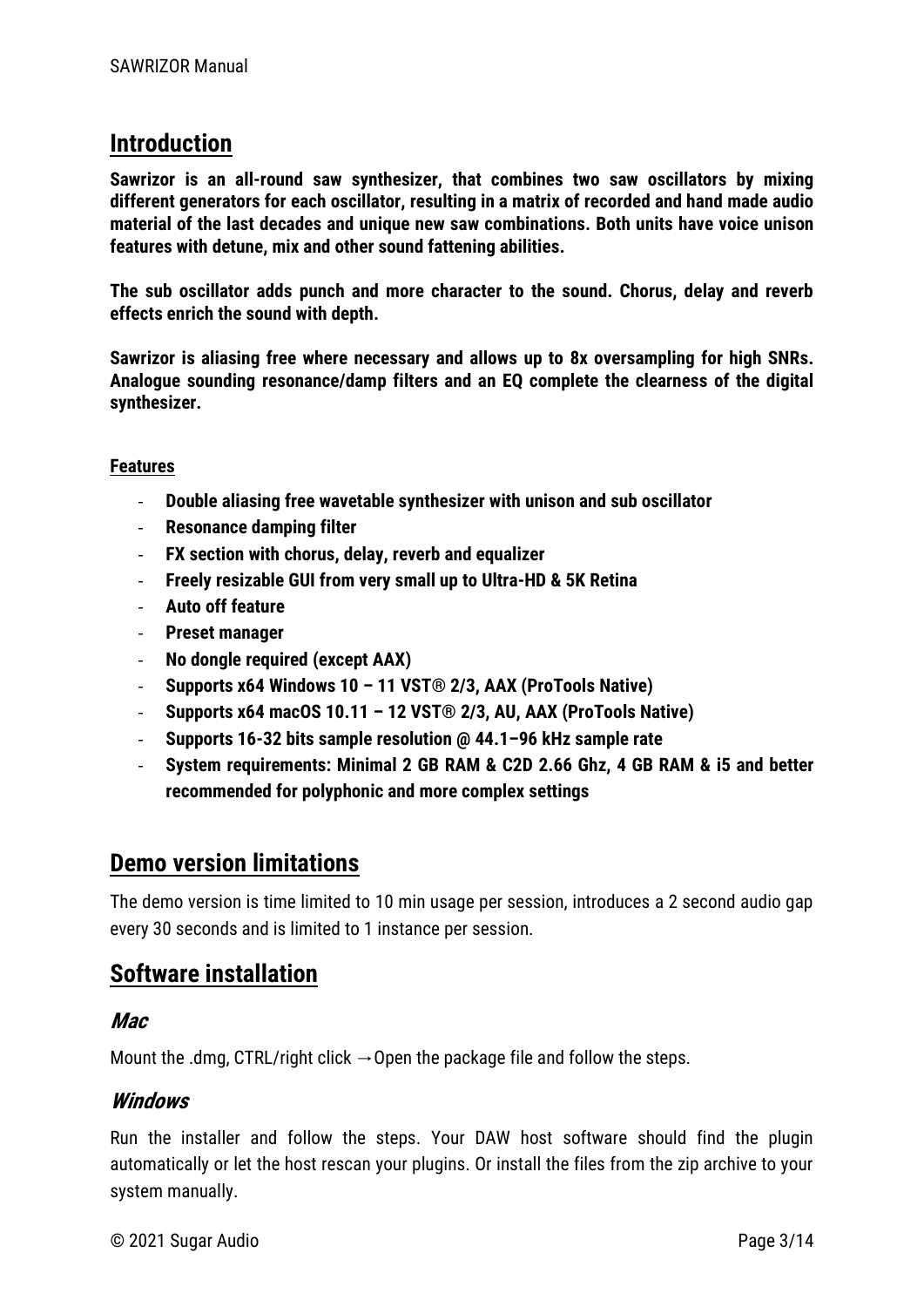# License installation

The plug-in automatically searches for the license file at program start. The license, that you will receive when you purchase the Pro version, has to be simply saved to one of the following directories of your system drive(!). Please restart your DAW to get the license recognized.

### Mac

/Library/Audio/Plug-Ins/VST /Library/Audio/Plug-Ins/VST3 /Library/Audio/Plug-Ins/Components /Library/Application Support/Avid/Audio/Plug-Ins

### Windows

The first item is the environment variable (if set on your system).

PROGRAMFILES → Subfolder Sawrizor VST\_PATH VST<sub>64</sub> PATH VST3\_PATH VST3\_64\_PATH PROGRAMFILES → Subfolder Vstplugins PROGRAMFILES → Subfolder Steinberg\Vstplugins COMMONPROGRAMFILES → Subfolder VST3  $COMMONPROGRAMFILES \rightarrow Subfolder Avid\Audio\Plug-Ins$ Your desktop \Users\admin\AppData\Roaming\SugarAudio\<plugin>  $\rightarrow$  also the place for theme and preset files

### Example:

If your System drive is C and you didn't move your Program Files folder to an other location than the standard folder, then one possible path would be: C:\Program Files\Steinberg\VstPlugins

# User Interface



Questionmark

Shows this help file (if it is installed correctly).

### Preset Navigator & Reset

| $\blacksquare$<br>ΞA Ξ |  | $\mathcal{L}$ in |  |
|------------------------|--|------------------|--|
|------------------------|--|------------------|--|

Previous slot Navigates to the previous slot.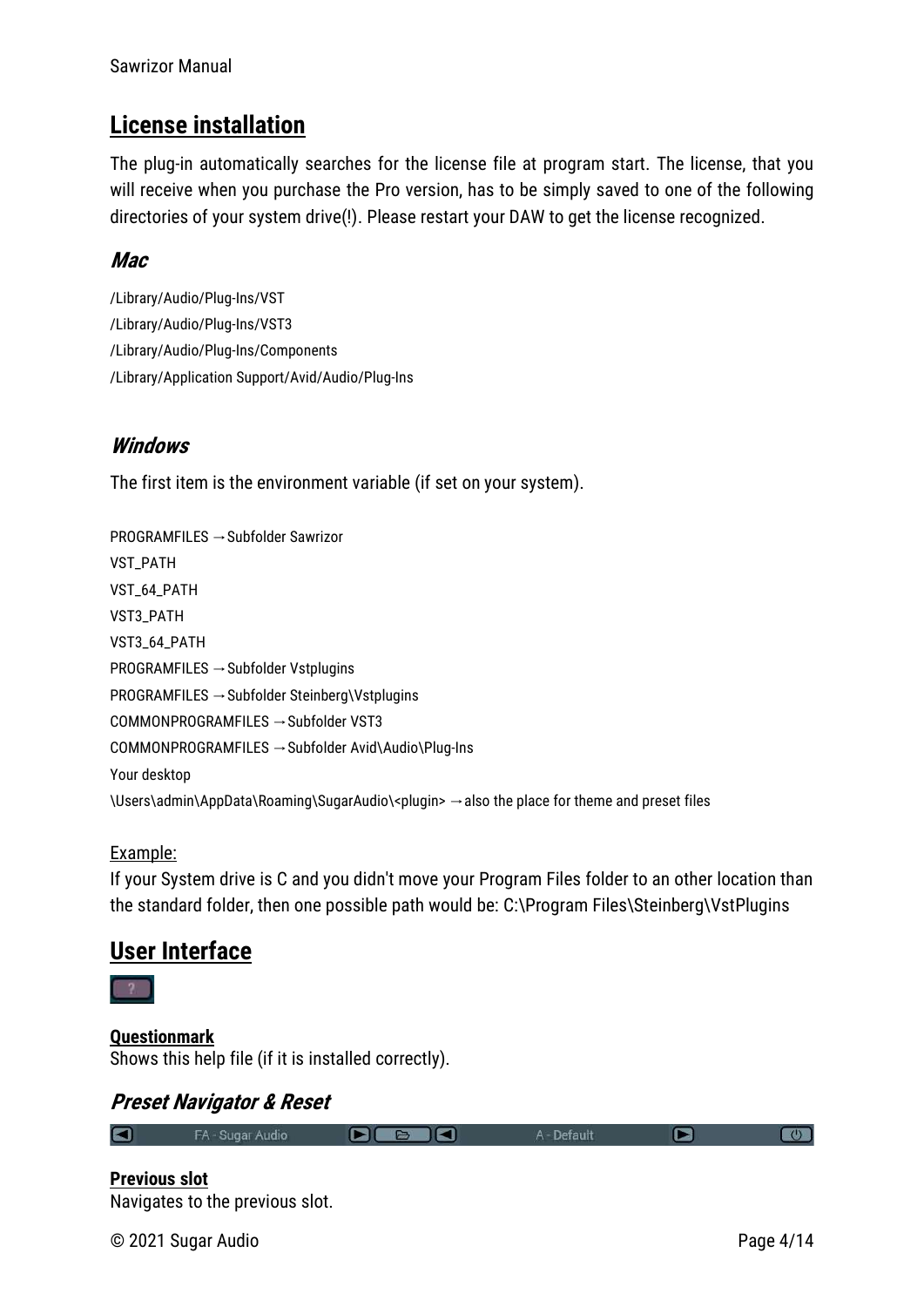### Slot name

1.character F = factory slot / U = user slot 2.character = slot from A to Z

### Next slot

Navigates to the next slot.

### Presets

Opens/closes the preset manager.

#### Previous preset Navigates to the previous preset of the slot.

Preset name 1.character = preset of slot from A to Z

Next preset Navigates to the next preset of the slot.

#### Reset Resets all voices (not effects).

### **Oscillators**



### Oscillator volume

Changes the volume of the oscillator.

#### Oscillator waveform

Selects the waveform of the oscillator. Full numbers are single waveforms and two neighboring waveforms can be mixed for each of both oscillators.

#### Oscillator unison voices

Changes the number of unison voices of the oscillator. Caution: high values use much CPU power!

### Oscillator panning

Changes the panning of the oscillator.

#### Oscillator octave

Changes the octave of the first oscillator.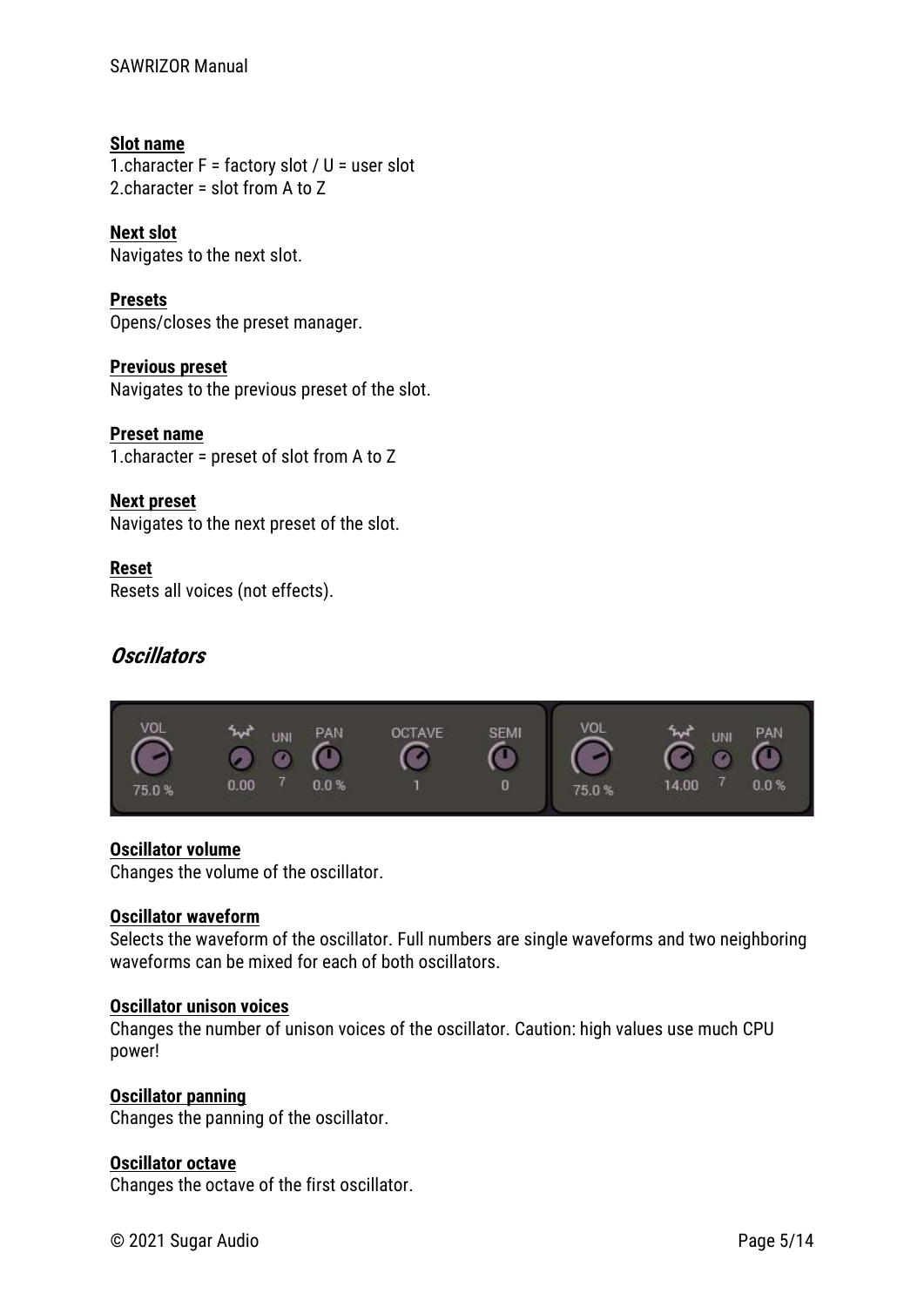### Sawrizor Manual

### Oscillator semi tone

Changes the semi tone offset of the first oscillator.

### Phase, Tuning & Mix



### Oscillators random phase

Changes the phase randomness of the oscillators.

### Oscillators unison voices detuning

Changes the unison voices detuning of the oscillators.

#### Oscillator voices mixing

Changes the mixing between the original waveform and the additional unison voices.

#### Oscillators coarse tuning

Changes the interrelated coarse tuning of the oscillators.

#### Oscillators fine tuning

Changes the interrelated fine tuning of the oscillators.

### Stereo Spread, Low Cut & Sub Oscillator



#### Oscillators unison voices spreading (width)

Changes the unison voices stereo spreading/width of the oscillators.

### Oscillators low cut frequency

Adjusts the frequency of the oscillators low cut filter.

### Oscillator sub volume

Changes the volume of the sub oscillator.

### Oscillator sub waveform type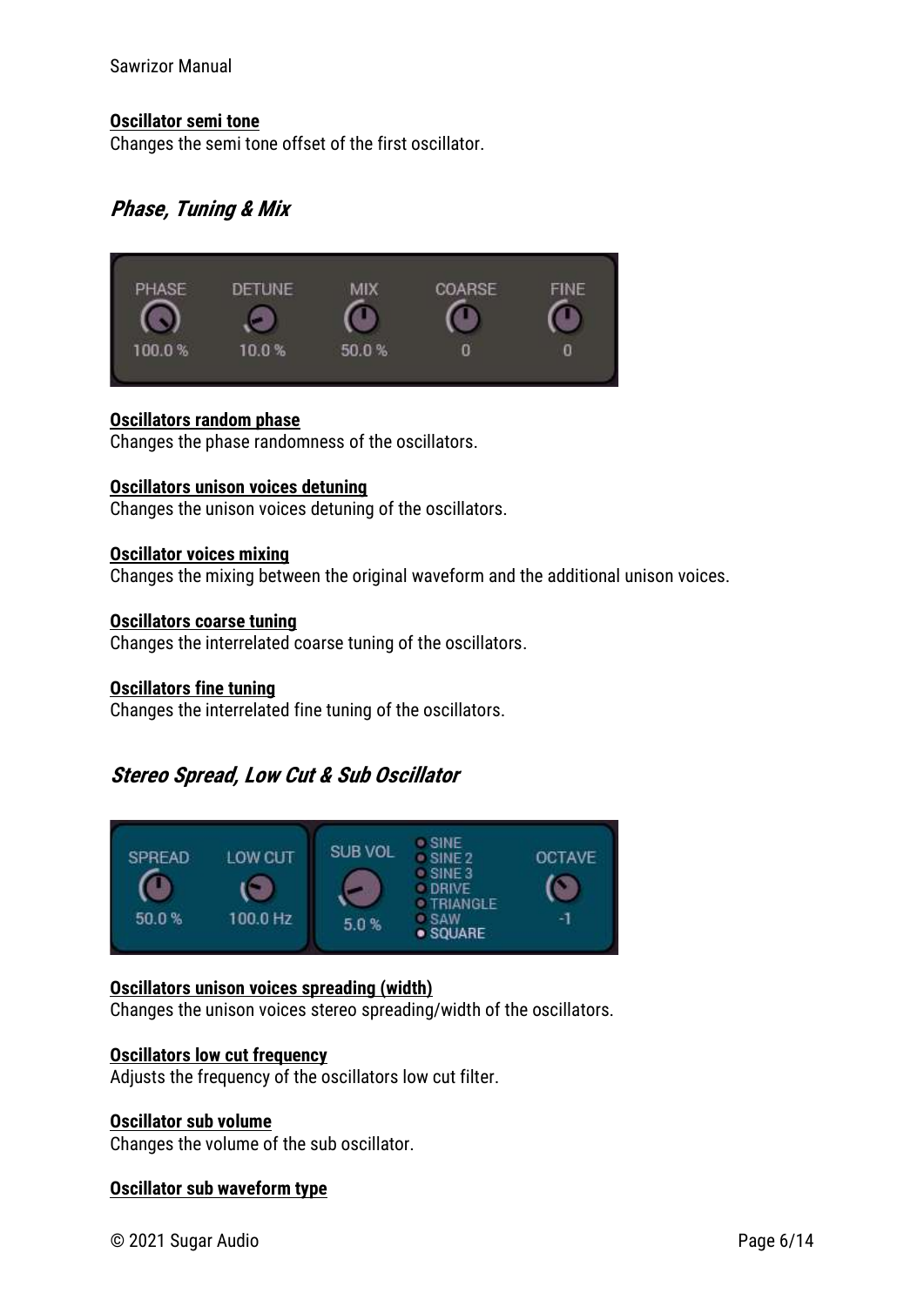Changes the waveform type of the sub oscillator.

### Oscillator sub octave

Changes the octave of the sub oscillator.

### Envelope & Damping



Envelope attack time Adjusts the envelope attack time.

Envelope decay time Adjusts the envelope decay time.

Envelope sustain level Adjusts the envelope sustain level.

Envelope release time Adjusts the envelope release time.

Damping on/off Switches the damping filter on/off.

Damping time Adjusts the damping time (s).

Damping amount Adjusts the damping amount of the frequency scale.

Damping resonance Adjusts the damping resonance.

### Chorus & Delay

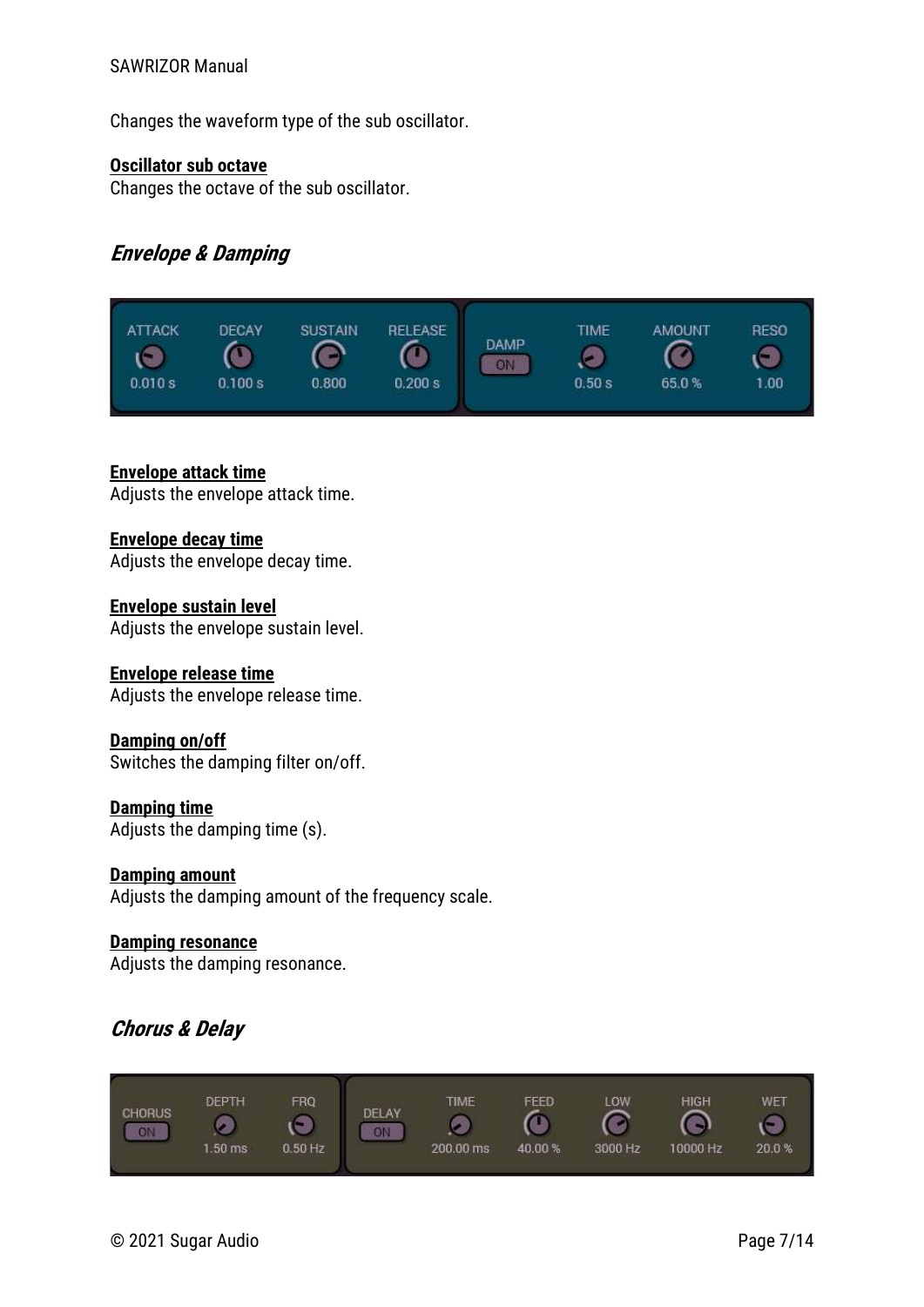Sawrizor Manual

Chorus on/off Switches the chorus on/off.

Chorus depth Adjusts the depth amount.

Chorus frequency Adjusts the hz (frequency).

Delay on/off Switches the delay on/off.

Delay ms Adjusts the delay time in milliseconds.

Delay feedback Adjusts the feedback amount.

Delay low cut Adjusts the low cut frequency.

Delay high cut Adjusts the high cut frequency.

Delay wet Adjusts the wet signal level.

### Reverb



Reverb on/off Switches the reverb on/off.

Reverb time Adjusts the time.

Reverb low cut Adjusts the low cut frequency.

Reverb high cut Adjusts the high cut frequency.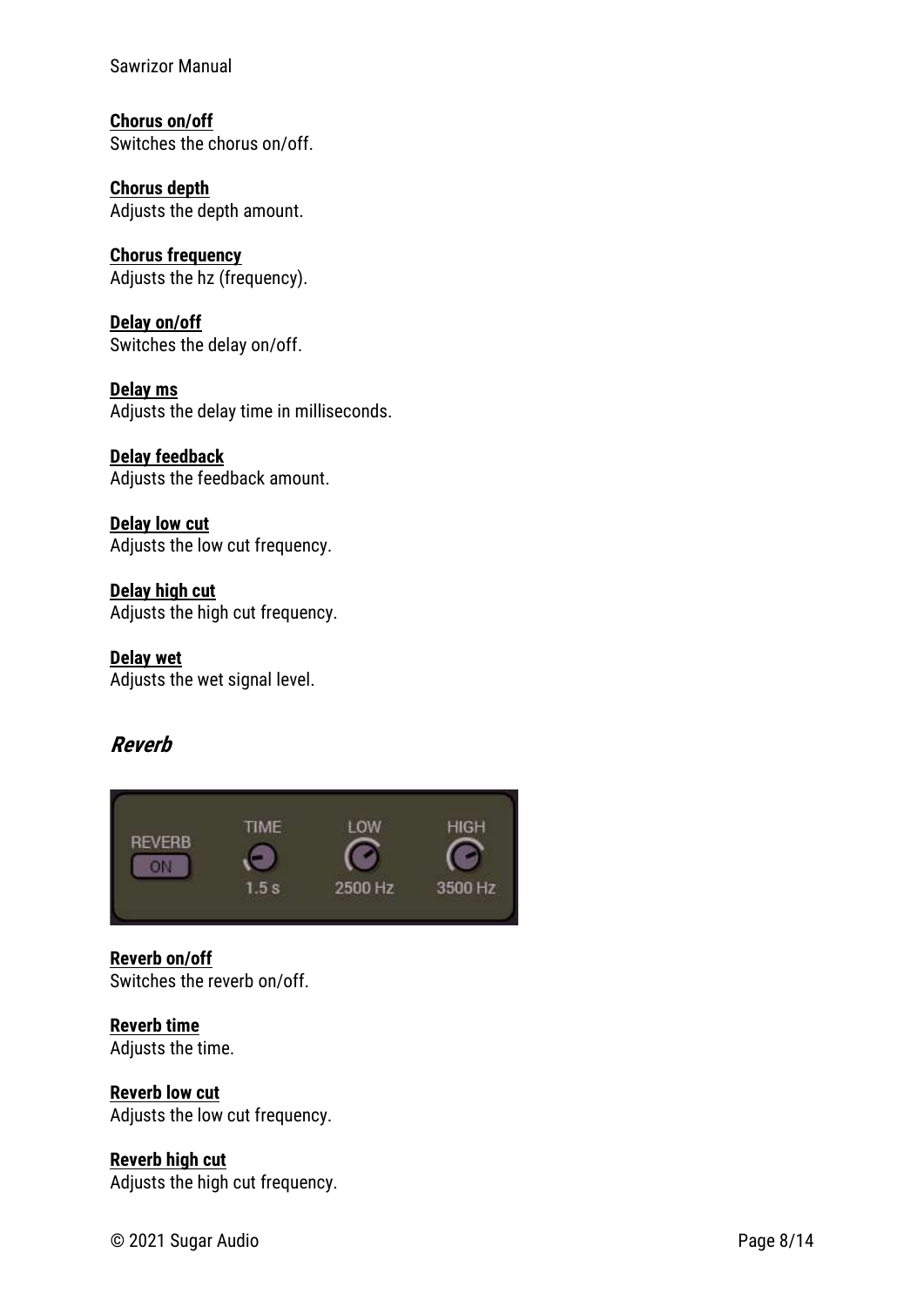# **Equalizer**



# Equalizer on/off

Switches the equalizer on/off.

# Equalizer low gain

Adjusts the low gain level.

### Equalizer low frequency

Adjusts the low/mid cut-over frequency.

# Equalizer mid gain

Adjusts the mid gain level.

### Equalizer high frequency

Adjusts the mid/high cut-over frequency.

Equalizer high gain Adjusts the high gain level.

### Settings, Wave & About



### Pitch bend up

Sets the number of semi tones for the pitch wheel bend up.

### Pitch bend down

Sets the number of semi tones for the pitch wheel bend down.

### Velocity transpose

Adjusts the velocity (volume) transpose curve for incoming midi notes.

### Gain & RMS meter

Applies a gain adjustment to the outgoing signal and shows the output rms level.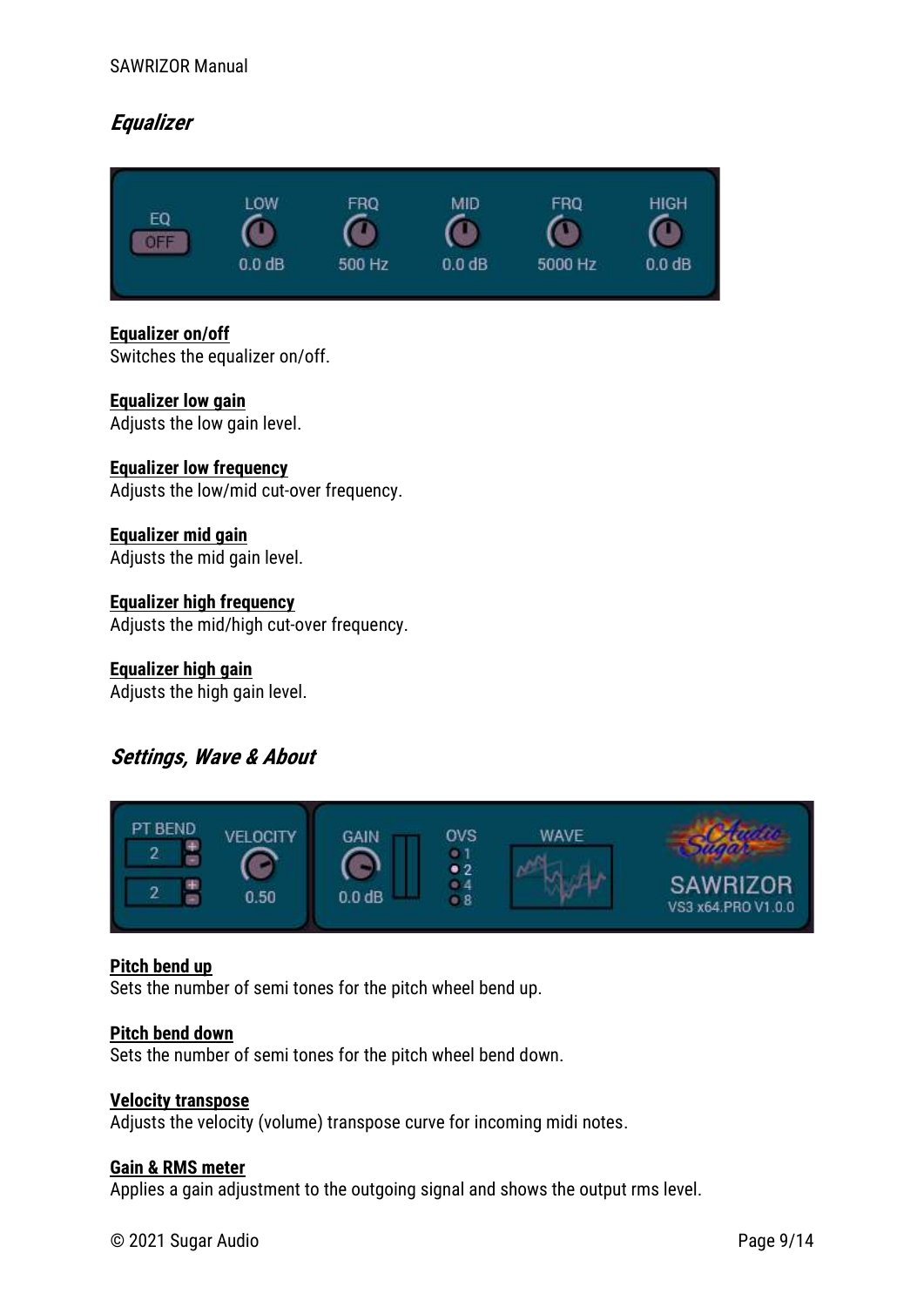### **Oversampling**

Sets the oversampling factor, 1 = worst quality but low CPU usage, higher values use much more CPU time for better sound quality.

### Logo

A mouse click at the logo opens the about box.

### Bottom right window edge

Freely resize the window dimensions.

# File system & folders

These are the main folders in the file system for preset and theme files:

### Mac

In Finder navigate to: /Library/Application Support/SugarAudio/Sawrizor

### Windows

In Windows Explorer enable hidden items:

| View                                                 |                                                                               |                         |   |                                                      |                                                                |
|------------------------------------------------------|-------------------------------------------------------------------------------|-------------------------|---|------------------------------------------------------|----------------------------------------------------------------|
| <b>ENR</b> Small icons<br>$\frac{1}{\sqrt{2}}$ Tiles | <b>LE</b> Extra large icons <b>Legal Large icons</b><br>開 List<br>$E$ Content | Medium icons<br>Details | Ψ | Group by *<br><b>All</b><br>TT Add columns *<br>Sort | Item check boxes<br>$\blacktriangleright$ File name extensions |
|                                                      | Lavout                                                                        |                         |   | Size all columns to fit<br>$bv =$<br>Current view    | Hidden items<br>Show/hide                                      |

Navigate to: \Users\<youruser>\AppData\Roaming\SugarAudio\Sawrizor

# Preset system

Sawrizor is delivered with some presets and a preset manager for a good starting point of your work. The presets are system independent (Mac and Windows). The files are stored at the above locations in the sub-folder "Presets" and can be freely copied/renamed (within the preset naming conventions). Extract your preset files from here to distribute them to other systems and the community.

```
Naming conventions for the presets
1.character F = factory preset / U = user preset
2.character = slot from A to Z
3.character = preset of slot from A to Z
The extension "slo" is a slot file (without presets, description only) and "pre" is a preset file.
```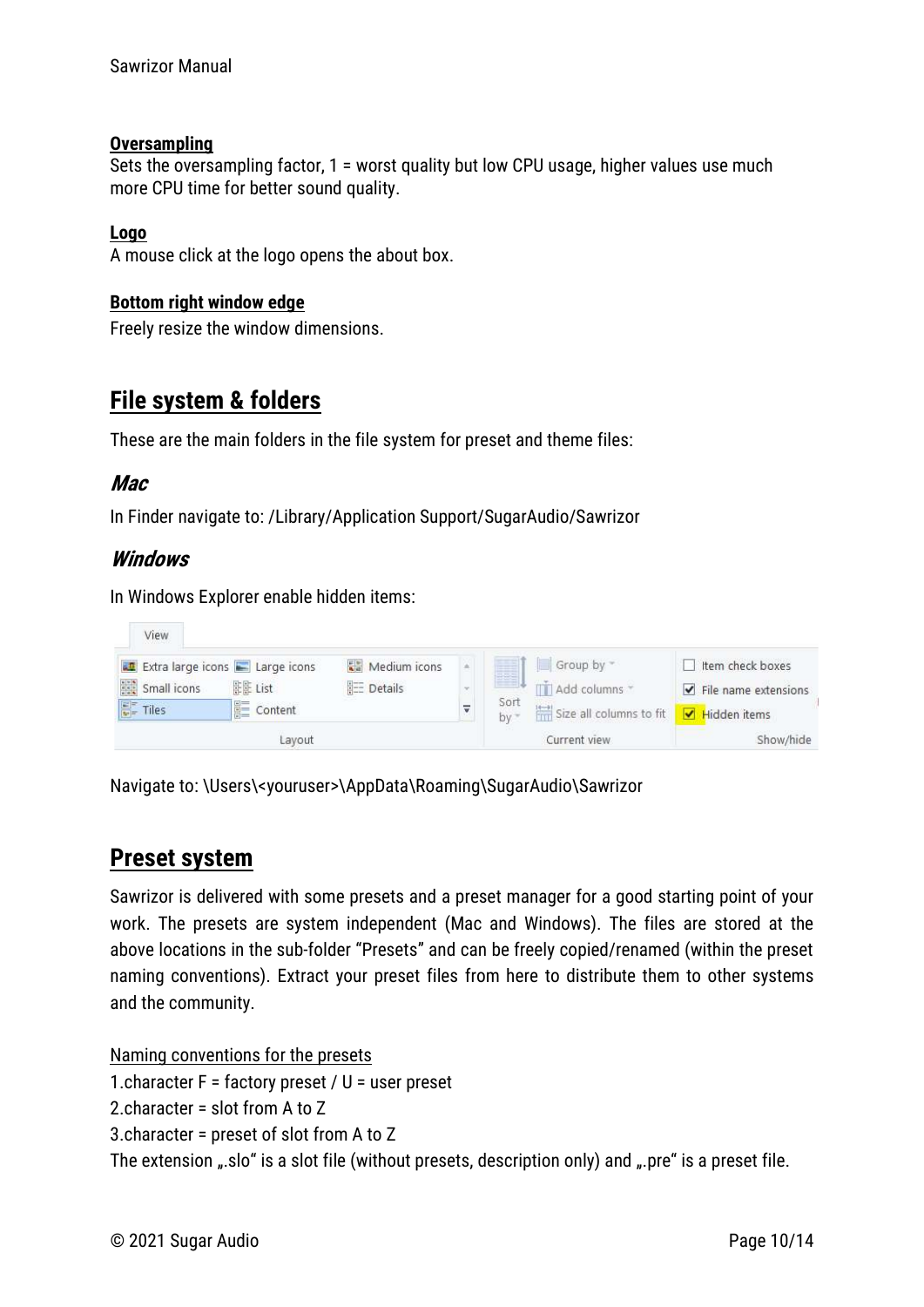### SAWRIZOR Manual

| PRESET MANAGER |  |  |                       |                              |  |  |  |
|----------------|--|--|-----------------------|------------------------------|--|--|--|
|                |  |  | FACTORY               |                              |  |  |  |
| <b>SLOTS</b>   |  |  | <b>PRESETS</b>        |                              |  |  |  |
| A Sugar Audio  |  |  | A Default             |                              |  |  |  |
| B (unnamed)    |  |  | <b>B</b> Subbed Pitch |                              |  |  |  |
| C (unnamed)    |  |  | C Dark Reso           |                              |  |  |  |
| D (unnamed)    |  |  | D Detuned             |                              |  |  |  |
| E (unnamed)    |  |  | E Short'n'lay         |                              |  |  |  |
| F (unnamed)    |  |  | F Comph Saw           |                              |  |  |  |
| G (unnamed)    |  |  | <b>G</b> Reso Pad     |                              |  |  |  |
| H (unnamed)    |  |  | H Dark Pad            |                              |  |  |  |
| (unnamed)      |  |  | I Short Arp           |                              |  |  |  |
| J (unnamed)    |  |  | J Big Verb            |                              |  |  |  |
| <b>DELETE</b>  |  |  | LOAD                  | <b>SAVE</b><br><b>DELETE</b> |  |  |  |

#### User / factory presets

Switches between the user defined and developer delivered presets.

#### **Slots**

These items are the 26 available slots from A to Z. A right click at selected text fields edits this text.

#### Presets

These items are the 26 available presets within the selected slot. A double left click loads a presets. A right click at selected text fields edits this text.

#### Delete slot

Deletes the current slot with all of its presets.

#### Load preset

Loads the selected preset.

#### Save preset

Saves and overwrites the current preset to the selected slot and preset.

### Delete Preset

Deletes the selected preset.

#### About (default) presets

Sawrizor has a factory and custom preset system. However, most of the modern DAWs have a built-in and plug-in independent preset system by themselves and in most cases you can also define a default preset with your favorite plug-in settings.

**Hint**: So please check the manual of your DAW software to save a default preset.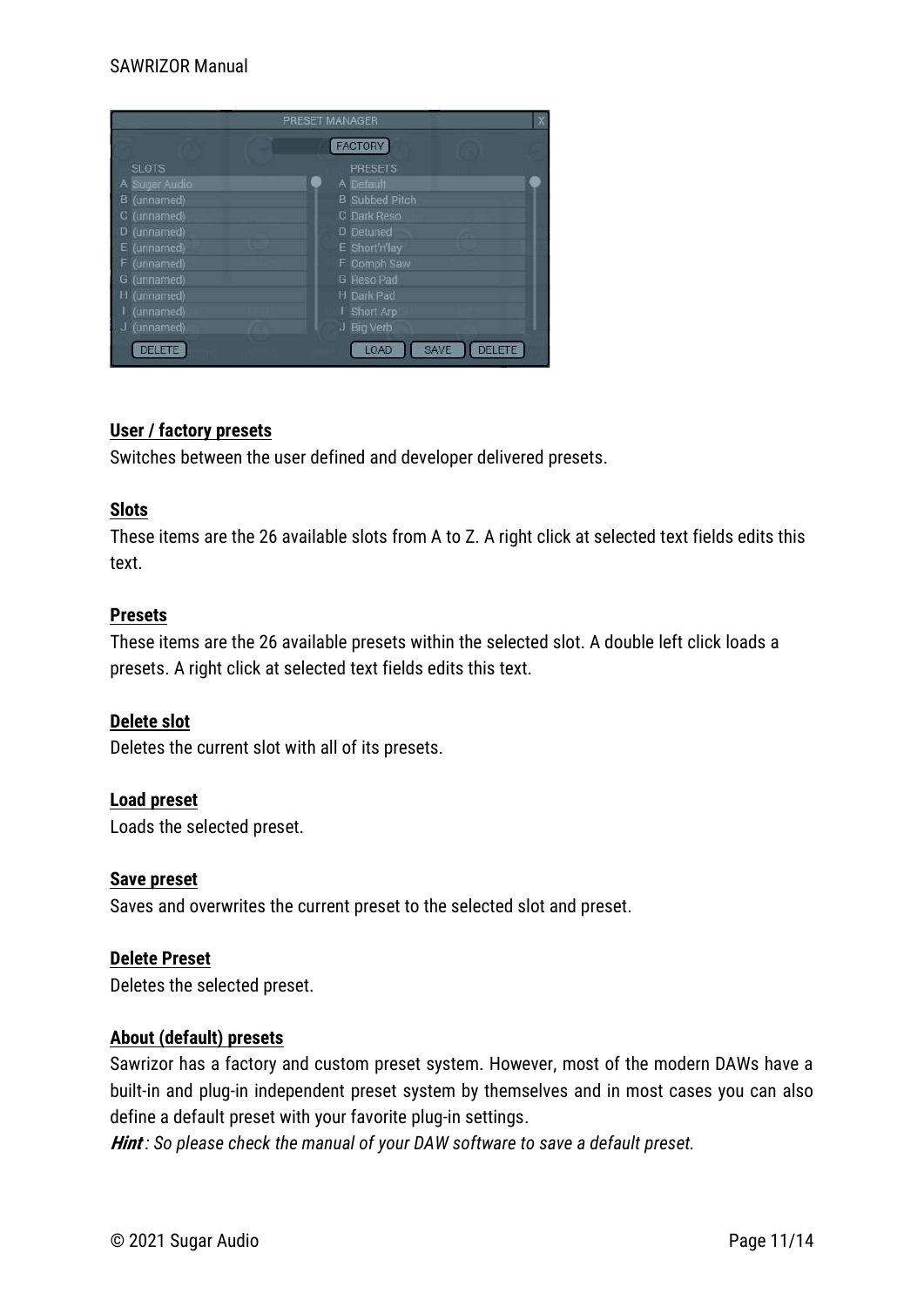# Theme support

Simply copy a Theme.txt from one of the theme sub-folders into the above data folder (overwrite the existing Theme.txt).

After changing the theme you have to restart your DAW or reopen your project to see the changes take affect.

The Theme.txt file contains the RGB (red, green, blue) color combinations for all texts, knobs, background, indicators (extra) and the four panel rows. These can be edited manually with the system in-built text editor for your own creation. The values in the file can be entered in decimal  $(0 - 255)$  or hexadecimal values  $(0x00 - 0xFF)$ . Please have a look at common paint apps, search the web for "color palettes" or use a palette generator from the web to get an idea and nice examples of palette creation and color codes.

# **Oversampling**

The in-build up to 8x oversampling guarantees a perfect sound quality. A factor of 2 will work fine for most use cases and higher values will have an impact on your CPU usage.

# Anti-aliasing

Sawrizor has aliasing free wavetable oscillators and other anti-aliasing strategies in-built e.g. oversampling, special downsampling filters and interpolators/smoothers. However, if you overdo things e.g. high octave sub oscillator octaves or sub with sawtooth/square waveforms, it's possible that aliasing could occur (maybe sometimes intentionally as creative effect).

# Performance guide

Sawrizor is highly optimized and many hours have been spent in making it as quick as possible. But at a certain point you could reach your system limits especially if you have an older system with little RAM or slower CPU. Audio frame drop outs and clicks could occur. However here are some hints, how to reduce CPU and memory usage of the plug-in, if you push your system to the limits.

- Render/freeze your DAW tracks to waveform samples
- Use less automation, don't change automation constantly over a long time range
- Reduce the number of unison voices
- Set unused/unnecessary oscillators, filters and effects to off / zero volume
- Use smaller plug-in window resolutions
- Close the plug-in UI if you don't need it
- Buy better hardware :-) especially with better CPU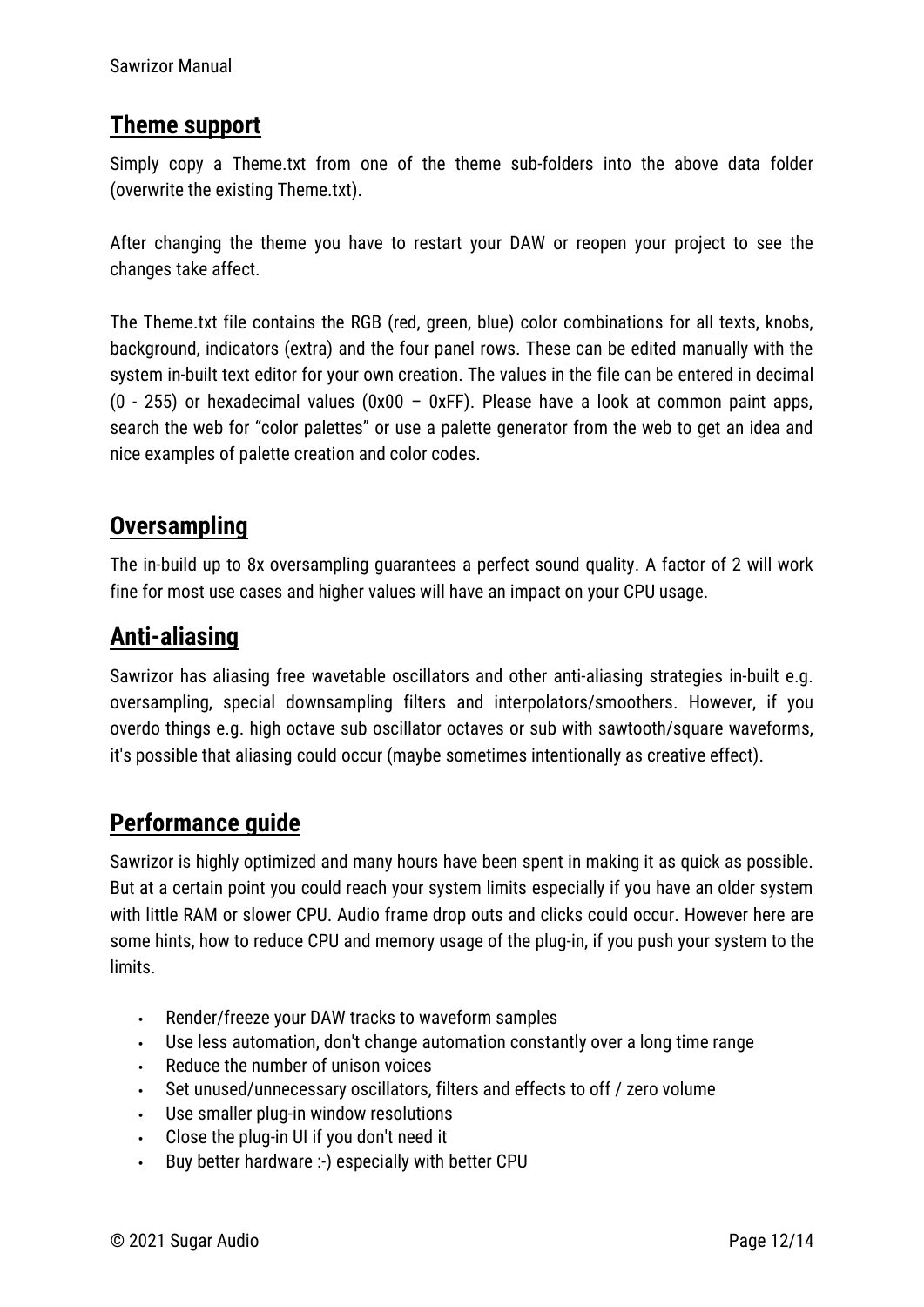### SAWRIZOR Manual